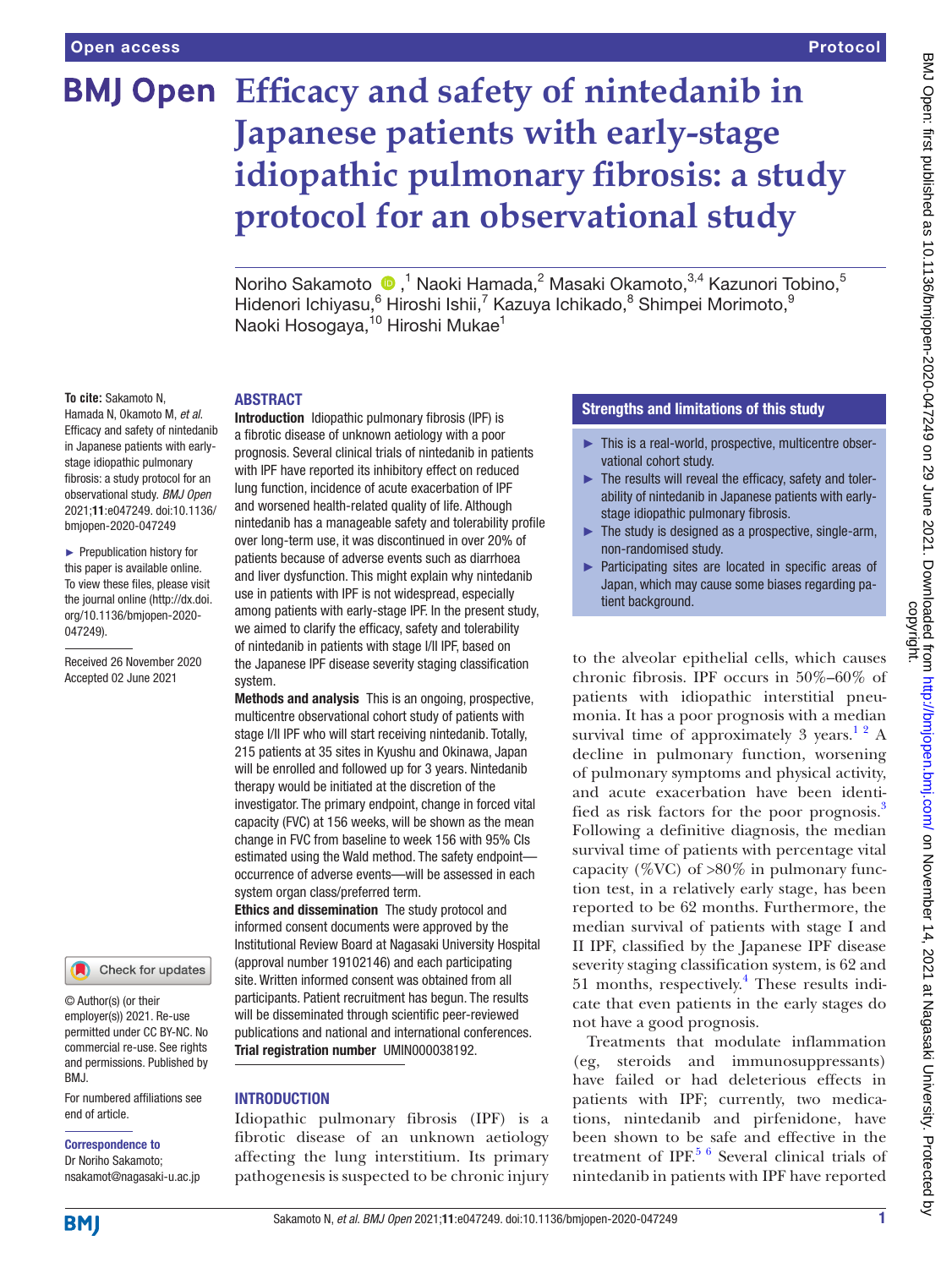its inhibitory effect on reduced lung function, incidence of acute exacerbation of IPF and worsened health-related quality of life  $(OOL)$ .<sup>5–7</sup> Pooled data from phase II and III trials have revealed that nintedanib reduced all-cause and on-treatment mortality.<sup>[8](#page-4-4)</sup> In addition, INPULSIS-ON, an open-label nintedanib extension trial, revealed the effect of nintedanib in reducing the annual rate of decline in forced vital capacity (FVC) and showed that acute exacerbation of IPF persists beyond  $4$  years.<sup>7</sup> A reduction in the annual rate of FVC decline was also observed in patients with early-stage IPF.<sup>[7](#page-4-5)</sup> These results suggest that early treatment with nintedanib maintains QOL and prolongs survival, which could influence the perspective of patients with IPF. Therefore, the use of nintedanib is recommended for patients with IPF in the official American Thoracic Society/European Respiratory Society/ Japanese Respiratory Society/Latin American Thoracic Association (ATS/ERS/JRS/ALAT) clinical practice guidelines<sup>[3](#page-4-1)</sup> and Japanese guidelines for the treatment of  $IPF<sup>9</sup>$  $IPF<sup>9</sup>$  $IPF<sup>9</sup>$ 

However, adverse events, such as diarrhoea, nausea and liver dysfunction, have been attributed to nintedanib use. Although nintedanib has a manageable safety and tolerability profile for long-term use, it was discontinued in over  $20\%$  of patients because of adverse events.<sup>67</sup> The long-term continuation rate has been reported to be significantly higher in the mild-to-moderate patient group.<sup>10</sup> The effect of nintedanib on slowing disease progression is also sustained over a long term, and long-term treatment with nintedanib has an acceptable safety and tolerability profile in Asian patients with IPF.<sup>[11](#page-4-9)</sup> Furthermore, a subgroup analysis of the INPULSIS trials showed comparable efficacy and safety of nintedanib in Japanese patients and the overall population.<sup>[12](#page-4-10)</sup> However, no prospective study has reported the efficacy, safety and tolerability of nintedanib in Japanese patients with earlystage IPF.

The present study aimed to clarify the (1) efficacy, safety and tolerability of nintedanib over a 1-year observation period, and (2) efficacy of nintedanib over a 3-year observation period in patients with stage I/II IPF based on the Japanese IPF disease severity staging classification system. Herein, we describe the study objectives, design and endpoints.

# METHODS AND ANALYSIS Study design

This is an ongoing, prospective, multicentre observational cohort study. The present study has been designed in accordance with the Strengthening the Reporting of Observational Studies in Epidemiology Statement guidelines.

## Patient and public involvement

Patients will not be involved in the study.

## Participant selection and screening Study population

In total, 215 participants diagnosed with IPF will be recruited from sites in Kyushu and Okinawa, Japan, from 24 October 2019. IPF will be diagnosed by pulmonary physicians in each site according to the ATS/ERS/ JRS/ALAT guidelines.[13](#page-4-11) Usual interstitial pneumonia or probable usual interstitial pneumonia pattern in highresolution CT (HRCT) will be diagnosed as IPF if surgical lung biopsy is not performed. The choice of treatment will be based on regular medical practice and at the discretion of the physician. The specific inclusion and exclusion criteria for the trial are provided below.

# Inclusion criteria

- 1. Diagnosis of IPF according to the ATS/ERS/JRS/ ALAT guidelines.<sup>13</sup>
- 2. Stage I or II IPF based on the Japanese IPF disease se-verity classification.<sup>[4](#page-4-2)</sup>
	- Stage I:  $PaO_2$  at rest ≥80 mm Hg.
- Stage II: Pa $O_2$  at rest 70–80 mm Hg, and Sp $O_2 \ge 90\%$ during a 6-min walk test.
- 3. Patients who will start nintedanib for IPF.
- 4. Patients who are able and willing to provide written informed consent.

# Exclusion criteria

- 1. Patients who have initiated therapy with any antifibrotic agent for IPF.
- 2. Patients treated with corticosteroids (more than a prednisolone equivalent dose, 10mg/day) or immunosuppressive agents.
- 3. Patients who are participating in any other interventional clinical trials.
- 4. Patients who are undergoing malignant tumour treatment.
- 5. Patients with a contraindication for nintedanib treatment.

# Data collection and management

Patients will be included in the study following the provision of informed signed consent and if all inclusion criteria are fulfilled without meeting any of the exclusion criteria. The following data will be collected and registered during a month before starting nintedanib: sex, date of birth, height, weight, body surface area, smoking history, social history (presence or absence of dust exposure, contact with birds and occupational history), family history of interstitial pneumonia, date of IPF diagnosis, presence or absence of surgical lung biopsy, findings of bronchoalveolar lavage fluid, history of treatment for interstitial pneumonia, previous and current concomitant medications, respiratory function tests in the past 6–15 months, medical history and complications. The following physical examination results will be collected:  $\mathrm{SpO}_2$ dyspnoea scale score (modified Medical Research Council), biological assessments (including blood count and renal and hepatic functions) and serum interstitial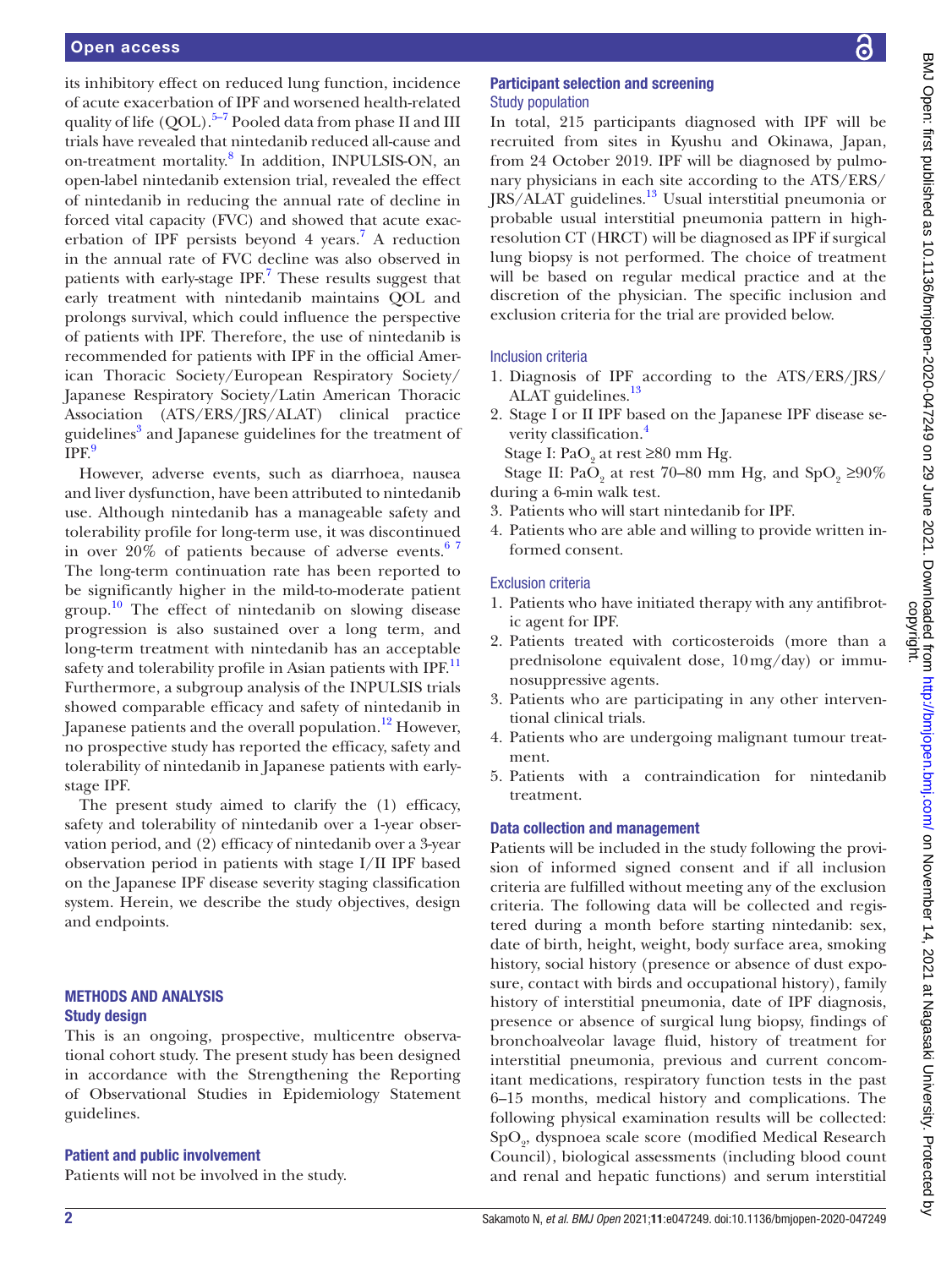<span id="page-2-0"></span>

| Schedule of activities<br><b>Table 1</b> |           |                           |            |            |                |            |                           |                |             |                |             |             |
|------------------------------------------|-----------|---------------------------|------------|------------|----------------|------------|---------------------------|----------------|-------------|----------------|-------------|-------------|
|                                          |           | 1-year observation period |            |            |                |            | 3-year observation period |                |             |                | <b>Stop</b> | <b>Stop</b> |
| <b>Time</b>                              | Screening | 4W                        | <b>12W</b> | <b>24W</b> | 36W            | 52W        | <b>78W</b>                | 104W           | <b>130W</b> | <b>156W</b>    | <b>NIN</b>  | study       |
| Consent                                  |           |                           |            |            |                |            |                           |                |             |                |             |             |
| Severity                                 |           |                           |            |            |                |            |                           |                |             |                |             |             |
| NIN (dose)                               |           | $\blacksquare$            | $\bullet$  | $\bullet$  | $\bullet$      | $\bullet$  | $\bullet$                 | $\bullet$      | $\bullet$   | $\bullet$      | О           | $\circ$     |
| Symptom (mMRC)                           |           |                           |            |            |                |            |                           |                |             |                | $\circ$     | $\bigcirc$  |
| SpO <sub>2</sub>                         |           |                           |            |            |                |            |                           |                |             |                |             |             |
| Routine blood tests                      |           |                           |            | ●          |                |            | ●                         | ●              | $\bullet$   |                | $\circ$     | $\bigcirc$  |
| Serum ILD markers                        |           |                           |            | $\bullet$  | —              |            | $\bullet$                 | $\blacksquare$ | $\bullet$   | $\blacksquare$ | О           | $\circ$     |
| Blood gas analysis                       |           |                           |            |            |                |            |                           |                |             |                | $\circ$     | $\bigcirc$  |
| Chest XP, HRCT                           |           |                           |            |            |                |            |                           |                |             |                | $\circ$     | $\circ$     |
| 6MWT                                     |           |                           |            |            |                |            |                           |                |             |                | $\circ$     | $\circ$     |
| <b>PFT</b>                               |           |                           |            | ●          | _              | $\bullet$  | $\bullet$                 | ●              | $\bullet$   | $\bullet$      | $\circ$     | $\circ$     |
| ECG, UCG                                 | $\circ$   |                           |            |            |                | $\bigcirc$ |                           | $\circ$        |             | $\circ$        | $\bigcirc$  | $\bigcirc$  |
| <b>Events</b>                            |           | $\blacksquare$            | $\bigcirc$ | $\bullet$  | $\blacksquare$ | $\bullet$  | $\bullet$                 | $\blacksquare$ | $\bullet$   | $\bullet$      | $\circ$     | $\circ$     |
| Acute exacerbation                       |           |                           |            | ●          |                | $\bullet$  | $\bullet$                 |                |             |                | $\circ$     | $\bigcirc$  |
| Drugs other than NIN                     |           |                           |            | ∩          |                | $\bullet$  | $\bullet$                 | 0              | $\bullet$   | $\bullet$      | $\circ$     | $\circ$     |
| Prognosis                                |           |                           |            |            |                |            |                           |                |             |                |             |             |
| Adverse events                           |           |                           |            |            |                |            |                           |                |             |                | O           | $\circ$     |

●: Mandatory; ○: if possible.

HRCT, high-resolution CT; ILD, interstitial lung disease; mMRC, modified Medical Research Council dyspnoea scale; 6MWT, 6 min walk test; NIN, nintedanib; PFT, pulmonary function test; UCG, ultrasound cardiography; W, week; XP, X-ray photography.

lung disease markers (Krebs von den Lungen-6 (KL-6), Surfactant Protein-D  $(SPD)$ ).<sup>14</sup> HRCT, pulmonary function tests, blood gas analysis and the 6-minute walk test will be performed within 3 months before inclusion in the study, and the Japanese classification of IPF disease severity and the Gender–Age–Physiology Index for IPF<sup>15</sup> will be determined. Electrocardiography and echocardiography results will be collected if they are performed within the past 6 months.

Study treatment will be started within a month after the provision of informed signed consent, and the starting date and daily dose of nintedanib will be recorded. Follow-up data will be collected at weeks 4, 12, 24, 36, 52, 78, 104, 130 and 156. During each visit, a physical examination including  $\text{SpO}_2$  and biological assessments will be regularly performed. The occurrence of adverse and acute exacerbation events $16$  will be recorded at clinical visits and between visits as required to monitor treatment safety. The daily dose of nintedanib and the date of any reduction or discontinuation of nintedanib will be recorded. The reduction or discontinuation of nintedanib will be determined in each site. In addition, the results of serum interstitial lung disease markers, pulmonary function test, HRCT, 6-min walk test and blood gas analysis will be collected at each interval ([table](#page-2-0) 1). The patients will be followed up until death, lung transplantation, diagnosis of non-IPF or study completion. Efficacy and safety endpoints will be collected up to 52 weeks after the start of oral administration (safety priority observation period),

and an interim analysis will be conducted 52 weeks after the initiation of oral administration. To observe the longterm therapeutic effect, details will be collected during the 156 weeks after the start of oral administration (effectiveness-focused observation period). Patients will be registered using a interactive web response system and source data entry will be made in a standard case report form, with direct electronic entry using REDCap hosted by the Nagasaki University Hospital.

## Primary endpoint

Change in FVC at 156 weeks.

#### Safety endpoints

Occurrence of adverse events in each system organ class/ preferred term (SOC/PT; MedDRA V.22.1).

## Secondary endpoints

- 1. Time to the incidence of adverse events leading to nintedanib treatment discontinuation.
- 2. Time to the incidence of adverse events leading to nintedanib dose reduction.
- 3. Incidence of adverse events leading to nintedanib treatment discontinuation.
- 4. Incidence of adverse events leading to nintedanib dose reduction.

## Further endpoints

- 1. Time to the first acute exacerbation of IPF.
- 2. Time to absolute 10% decline in %FVC from baseline.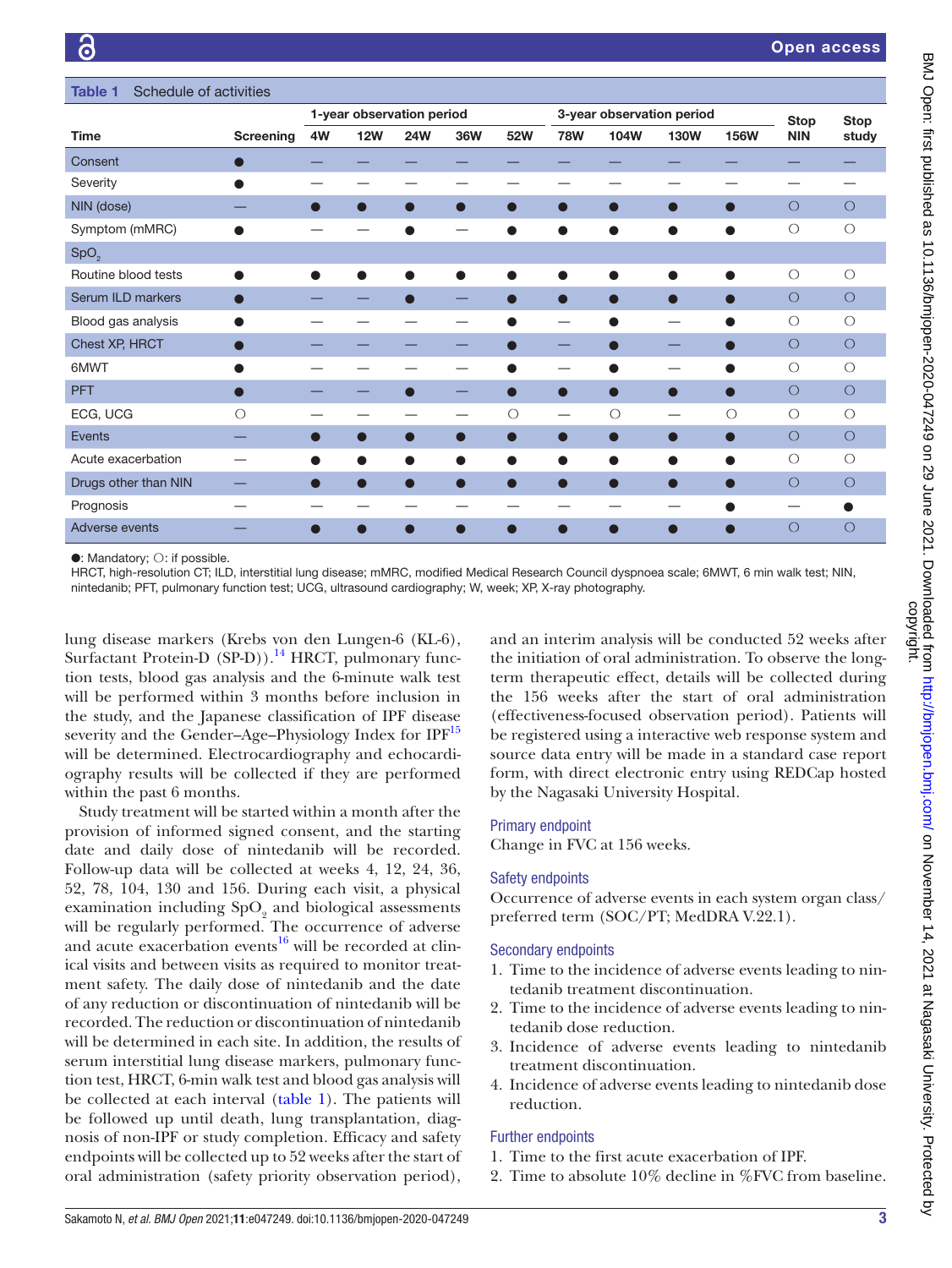- 3. Time to death.
- 4. Change in FVC from baseline at each interval.
- 5. Change in the diffusion capacity of carbon monoxide (DLco) from baseline at each interval.
- 6. Change in serum biomarkers (KL-6 and SP-D) from baseline at each interval.
- 7. Judgement of therapeutic efficacy at 52, 104 and 156 weeks (a change in absolute FVC of 10% or a change in absolute DLco of 15%) according to a previous report.[17](#page-4-15)

# Statistical analysis

## Sample size calculation

The sample size was determined from a precision analysis of the primary endpoint and aimed to assure that liver injury was observed in at least one patient. The precision analysis was conducted based on the mean change in FVC from baseline to week 192 in 138 patients obtained from the nintedanib-continuing group of a previous study.<sup>[7](#page-4-5)</sup> Using this result, we set the sample size of 44 to a 95% CI (CI.95) narrower than 15 (mL) obtained with the probability exceeding 95%. Finally, we estimated the proportion of dropout patients as 24/119 based on the results of the Asian cohort in a previous study<sup>11</sup> and set the sample size as 215.

The sample size needed to observe liver injury was determined as follows. (1) The CI.95 of the frequency of liver injury in a patient was estimated using the Wilson score interval. The point estimate of the frequency was obtained from the Japanese package insert of Ofev (17 events in 638 patients). We obtained the lower and upper limits of the CI.95 (lower and upper control limits) as 0.0156 and 0.0451, respectively. (2) The number of patients who exhibited liver injury was simulated from the binomial distribution with sample sizes of 150, 180, 190, 195, 200, 205, 210, 215, 220, 225, 230, 235, 240, 245, 250, 300 and 310. The lower control limit was adopted as parameter *p* of the binomial distribution because the purpose of this sample size assessment was to ensure the observation of the clinical course of liver injury occurring as an adverse effect of nintedanib, even if the true frequency of liver injury occurrence is extremely small within the possible range. For each sample size, 5000 observations were generated. (3) The probability  $1-p_N(0)$  was obtained for each sample size *N*, where  $p_N(k)$  denotes the probability mass function of the number of patients who exhibited liver injury *k* of the *N* patients, which was estimated from the empirical distribution of the 5000 observations. (4) Finally, the sample size for this study was determined as *n*=inf {*N: 1−p<sub>N</sub>* (0)>0.95}. We obtained *n*=215.

Enrollment will continue until at least 50% of patients with stage I IPF according to the Japanese classification of disease severity are recruited.

# Analysis of outcome measures

Details of the analysis methods will be documented in the statistical analysis plan that will be signed off before database freeze with all participants' data. The primary

analysis will focus on the mean change in FVC from baseline to week 156 with the CI.95 estimated using the Wald method. For the safety analysis, adverse events in each SOC/PT will be assessed. Regarding the secondary analysis, the Kaplan-Meier method will be used to estimate the survival function of time to events. A Cox proportional hazard model will be used for conducting an exploratory analysis with patient characteristics. The association of clinical factors with the occurrence of adverse events leading to treatment discontinuation or dose reduction of nintedanib will be analysed using logistic regression models. The data collected in a time-series manner will be analysed using mixed-effect models.

# **DISCUSSION**

To the best of our knowledge, this is the first prospective, multicentre observational cohort study to clarify the efficacy, safety and tolerability of nintedanib in Japanese patients with early-stage IPF classified according to the Japanese IPF disease severity staging classification system.

Several clinical trials of nintedanib in patients with IPF have reported its inhibitory effect on reduced lung function, incidence of acute exacerbation of IPF and worsened health-related QOL. $5-7$  Based on these trials, the use of nintedanib is recommended for the treatment of patients with IPF in the official ATS/ERS/JRS/ALAT clinical practice guidelines<sup>[3](#page-4-1)</sup> and Japanese IPF treatment guidelines.<sup>9</sup> However, drug therapy in patients with IPF is not widespread.<sup>18</sup> Data from Europe and the USA suggest that only approximately 60% of patients with IPF are receiving nintedanib or pirfenidone. Almost a quarter of the pulmonologists were more concerned about the adverse effects of drug therapy than the risk of disease progression, whereas patients have reported that they wanted more information about the prognosis of their disease and pharmacological treatment options. Furthermore, the patients were more concerned about preventing disease progression than avoiding medicationrelated adverse effects.<sup>1920</sup> A similar survey was conducted in Japan, and comparable results were reported; 40% of patients with IPF received nintedanib or pirfenidone, and only 15% and 34% of patients with IPF stage I and II received these drugs, respectively. Physicians tend to focus more on symptoms and adverse effects during communication with patients.<sup>21 22</sup> Antifibrotic therapies</sup> are associated with several adverse events, including gastrointestinal events. The most common adverse effect of nintedanib is diarrhoea, which was reported in 62.4% of patients treated with nintedanib compared with 18.4% of patients who were administered a placebo in the INPULSIS trials.[23](#page-4-19) Although most of the adverse effects of nintedanib are controllable, the risk–benefit balance of nintedanib treatment for patients in the early stage of IPF should be clarified in a real-world setting.

In the present study, we plan to observe patients for 3 years and examine the FVC change, and incidence of and time to adverse events leading to the discontinuation